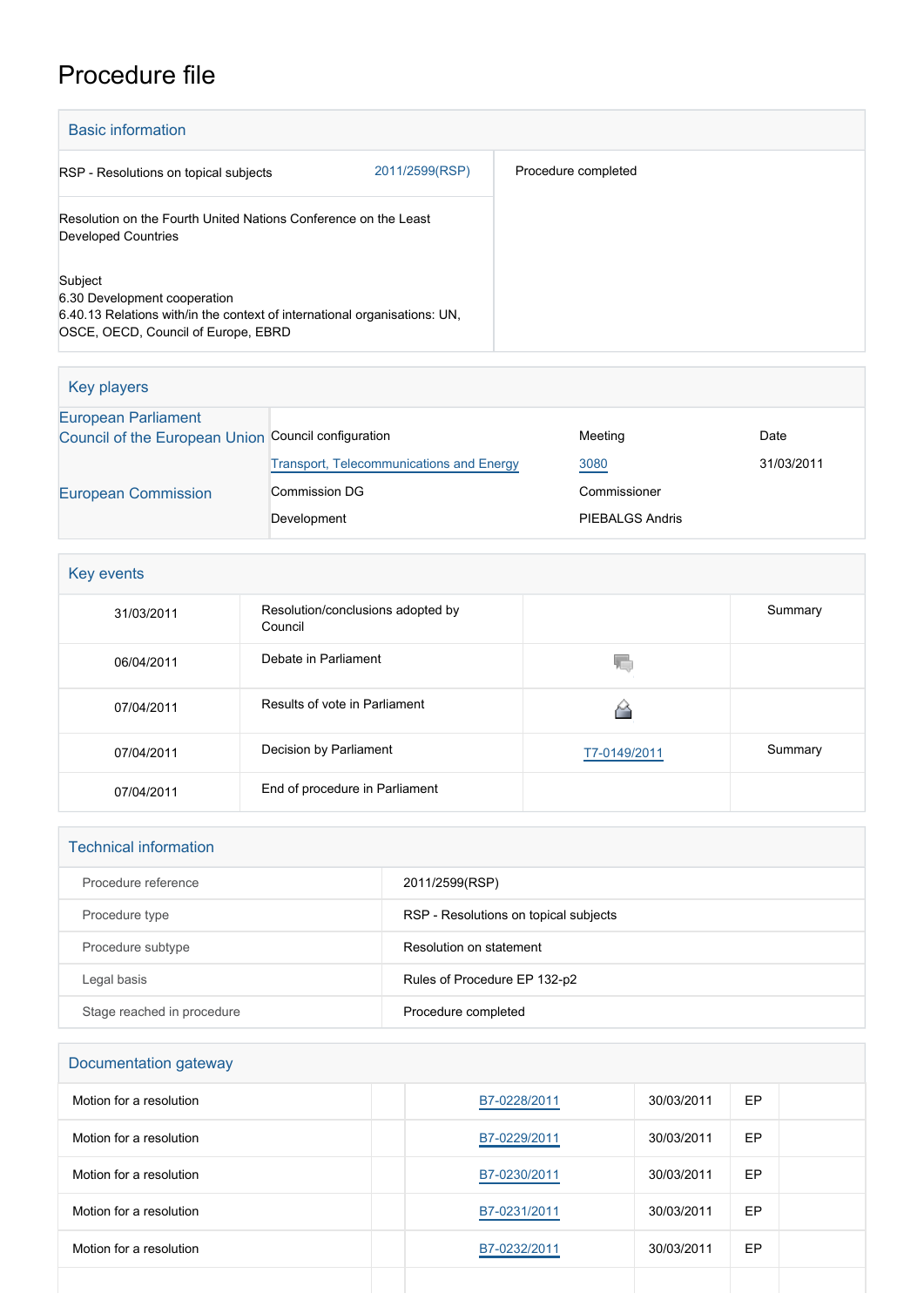| Motion for a resolution                        | B7-0233/2011    | 30/03/2011 | EP |         |
|------------------------------------------------|-----------------|------------|----|---------|
| Joint motion for resolution                    | RC-B7-0228/2011 | 30/03/2011 |    |         |
| Text adopted by Parliament, single reading     | T7-0149/2011    | 07/04/2011 | EP | Summary |
| Commission response to text adopted in plenary | SP(2011)5857    | 19/09/2011 | EC |         |

## Resolution on the Fourth United Nations Conference on the Least Developed Countries

The Council adopted guidelines for the participation of the European Union in the fourth UN conference on the least developed countries (LDC-IV), to be held in Istanbul from 9 to 13 May 2011. As the world's largest donor to the least developed countries, the EU considers that the outcome from Istanbul should address three main objectives:

- combating the vulnerability and fragility of the least developed countries and further enhancing their resilience to shocks;
- creating a favourable environment for the sustainable development of the least developed countries;
- promoting inclusive and sustainable economic growth for the least developed countries.

The Council?s key messages are as follows:

- the EU is fully committed to the success of LDC-IV and is promoting a positive and ambitious outcome, with the aim of accelerating poverty eradication, with mutual responsibilities for all partners and taking due account of the current global challenges as well as the changes in the global aid architecture since the adoption of the Brussels Programme of Action for the LDCs in 2001;
- the outcomes of the major international development conferences, in particular the recent 2010 High Level Plenary Meeting (HLPM) on the MDGs, provide an important reference framework for the LDC-IV Conference. The EU considers that the Council Conclusions for the HLPM remain fully relevant for LDC-IV. The Council welcomes the Commission Staff Working Document "EU Position in view of the Fourth United Nations Conference on the Least Developed Countries, 9-13 May 2011", which has provided important guidance for this EU position;
- the EU is the largest donor to the LDCs. It has been the most successful development partner at fulfilling its commitments, notably in terms of market access, rules of origin and debt alleviation and has made significant progress on ODA as well as on policy coherence for development. The EU calls upon the other donors and development partners to match its commitments and ambition;
- some LDCs have achieved good economic growth and progress in development during the last decade. However, overall progress has been uneven and considerable work remains to be done, notably in Sub-Saharan Africa and in countries in post-conflict and fragile situations, requiring strengthened efforts on important social sectors such as health and education, as well as agricultural development. The LDCs have the primary responsibility for their own development, and their political commitment to implement the necessary policy changes will be a strong signal that they are determined to do their part to sustain high growth rates and accelerate their graduation from LDC status;
- the EU underlines the interdependence of progress in the LDCs with human rights, gender equality, democracy and good governance, peace and security, as well as with climate, agricultural and energy policies. Sustainable development and long-term equitable and inclusive growth, promoting inter alia decent employment opportunities, inclusive finance and effective social protection systems as well as reducing inequality, are essential for each LDC to reduce its vulnerability. The private sector has a crucial role to play in this regard, and can have a huge impact on people's lives through generating wealth and employment. The potential of trade as an engine for growth and employment is considerable. Trade policy and development aid, including technical assistance for trade, need to pull in the same direction and exploit synergies;
- the EU reaffirms its commitment to increasing its aid spending to reach 0.7% of GNI by 2015 and to channel at least 50% of collective aid increases to Africa while stressing that ODA is an indispensable element of a meaningful global development partnership;
- all countries have the responsibility to help developing countries to lift themselves out of poverty and achieve progress towards the MDGs. Progress in the LDCs is interconnected with the quality and coherence of development partners' policies. Strenuous efforts should be directed to improving the efficiency and effectiveness of aid mechanisms, and fulfilling existing commitments. While over the past decade the EU has nearly tripled the amount of its aid to the LDCs, the EU reaffirms its commitment, in the context of the abovementioned overall ODA commitment, to meeting collectively the target of 0.15 to 0.20% of GNP to the LDCs, and calls on other donors to match these commitments .Emerging economies should also provide their fair share of assistance;
- all other available sources of financing for development should be mobilised as well, primarily domestic resources, complemented by viable innovative financing mechanisms, and support from developed countries, the private sector, and emerging economies. The EU is seriously considering proposals for innovative financing mechanisms with significant revenue generation potential, especially for the poorest and most vulnerable countries;
- the EU strongly supports an LDC-IV outcome focusing on areas and measures that can add value with regard to the specific needs of the LDCs, and which should reflect the lessons learnt from the Brussels Programme of Action, while maintaining coherence with the MDGs, when setting specific goals for the LDCs. A long-term engagement through a renewed partnership with the LDCs containing suitable measures is fundamental, in a rapidly changing world, for tailored responses to country-specific circumstances.

Having this in mind the EU proposes the following issues to be prioritised in the outcome of LDC-IV:

#### Combating vulnerability

The EU sees reducing the LDCs' vulnerability and fragility and improving their resilience to cope with shocks and their capacity development as key elements and priorities in their development processes. The following issues should therefore be addressed:

- transition from situations of fragility to peace and security, focusing on conflict prevention, conflict resolution, peace building and state building;
- excessive price volatility and food security, with specific attention to food and energy prices;
- the capacity of the LDCs to adapt to climate change, use of fast-start funding and the Green Climate Fund;
- economic diversification including through improved productive capacities;
- development of human and institutional capacities;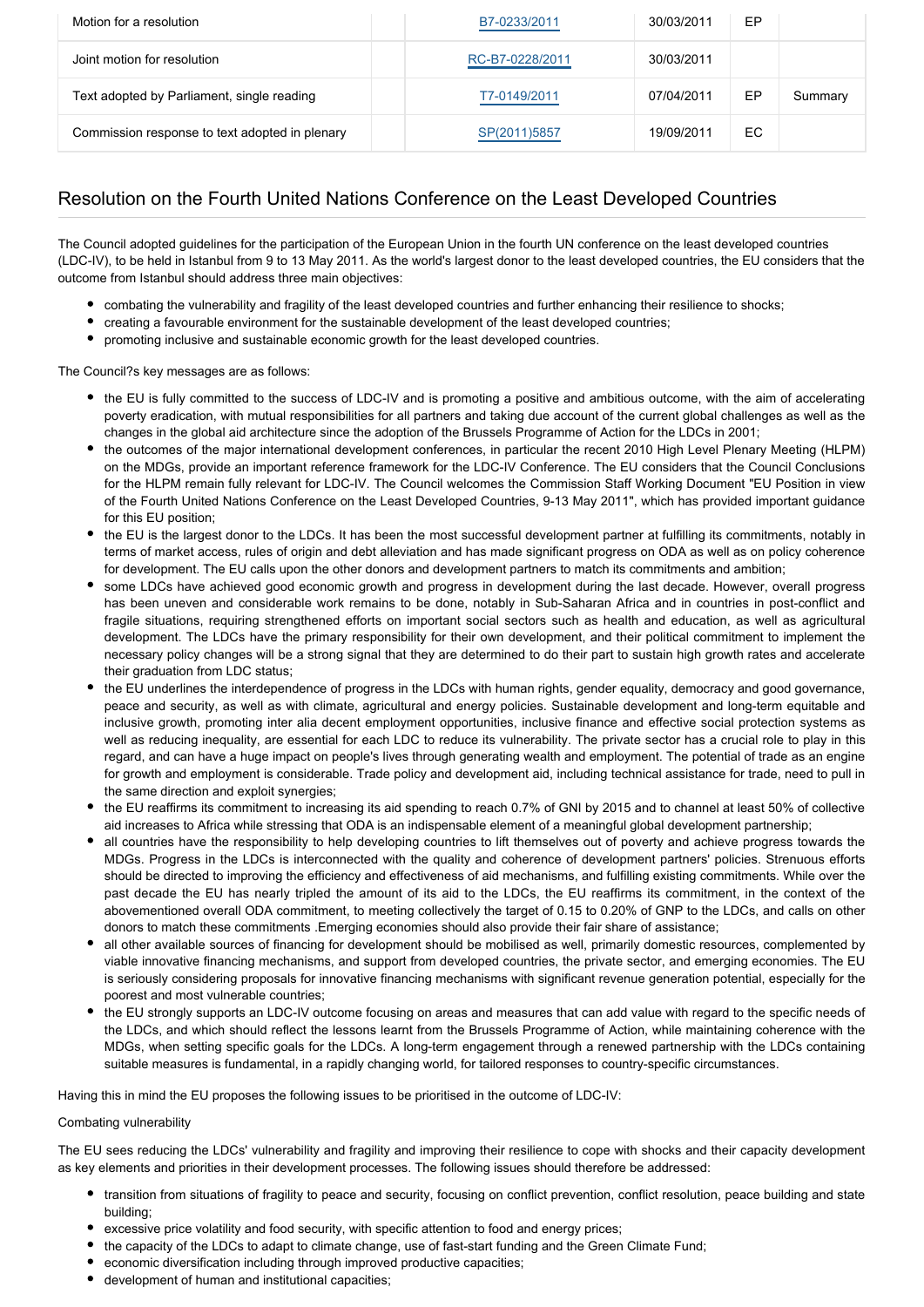disaster risk reduction, including the integration of DRR into national development policies, strategies and planning;

#### Establishing a favourable environment for sustainable development

The EU is convinced of the essential need for an environment conducive to inclusive and sustainable development, which must include respect for human rights, democracy and good governance and strengthened partnerships for development at all levels. Six key sets of issues should be addressed in this respect, including:

- promoting democracy and good governance;
- establishing favourable national policies to mobilise domestic resources and leverage international resources for development;
- promoting the role of emerging economies and stressing the expectation that they provide an increasing share of support to the LDCs;
- reinforce the impact of remittances on economic and social development, including through the reduction in transaction costs;
- responsible lending and borrowing practices;
- ensuring the coherence of public policies in both developed and developing countries to promote development objectives.

#### Promoting inclusive and sustainable economic growth

The EU considers that an important aspect of inclusive and sustainable development is more broad-based sustainable economic growth which generates employment and which benefits all of the population. Five key sets of issues should be addressed in this respect:

- developing market-oriented productive capacities by supporting infrastructure, including reliable energy supply and supporting agriculture;
- market access, with a call to developed countries to provide full Duty Free Quota Free access for all products from all LDCs, as the EU has done with the autonomous Everything But Arms Initiative, and a call for emerging economies and developing countries in a position to do so to do more to open up their markets for LDC exports;
- environmental sustainability and a green economy, including good management and governance of natural resources;
- inclusive growth with a focus on the most vulnerable segments of LDCs' populations, education, health, nutrition, water and sanitation and food security;
- contributions from the private sector and the state, including provision of public goods and services, public-private partnerships, corporate social responsibility; Political momentum for inclusive growth and sustainable development in the LDCs.

The EU calls upon all partners to agree to establish a more systematic mechanism for granting time-sensitive concessions to countries, which have recently graduated, in order to make graduation more appealing and encourage LDCs to focus on accelerating progress towards their graduation. The systematic extension of the transition phase privileges to recently graduated countries, as the EU has been doing, is one example.

### Resolution on the Fourth United Nations Conference on the Least Developed Countries

The European Parliament adopted a resolution on the Fourth United Nations Conference on the Least Developed Countries.

The resolution was tabled by the S&D, ALDE, Greens/ALE, EPP, and ECR groups.

It notes that 48 countries are currently classified as LDCs, 33 in Africa, 14 in Asia and one in Latin America, and that 75% of the 800 million inhabitants of the LDCs live on less than USD 2 per day. Only 3 countries have graduated from LDC status.

Parliament notes that LDC-IV will assess the results of the Brussels Programme of Action as it comes to an end and propose new actions (2011-2020) designed to encourage the sharing of best practices and lessons learnt and identify policy decisions and challenges that the LDCs will face in the next decade. Parliament considers that LDC-IV should be result-oriented, on the basis of clear indicators and the objective of reducing the number of LDCs by half by 2020, combined with efficient and transparent monitoring and follow-up mechanisms. It notes that the LDC-IV recommendation can only be achieved if crucial issues affecting LDCs, such as policy coherence between trade and development, agriculture, fisheries, investment and climate change, are properly addressed and important topics, such as governance and the fight against corruption, in particular the concept of the ?governance contract? (incorporating in particular a social threshold) between partner and donor countries, and human capacity-building, are put on the agenda. LDC-IV should therefore focus on Policy Coherence for Development as an important factor for policy shift, at national and international level. Policy-making in all areas ? such as trade, fisheries, the environment, agriculture, climate change, energy, investment and finance ? must support the development needs of LDCs in order to fight poverty and guarantee decent incomes and livelihoods;

Members stress that EU aid to LDCs should be geared primarily to wealth creation and the development of a market economy, which are basic prerequisites for poverty eradication. They call for priority to be given to economic growth as a key element for development and overall poverty reduction in LDCs. The EU is urged to honour its commitments in terms of market access and debt alleviation. Parliament reaffirms the importance of reaching the ODA target of 0.15 to 0.20% of GNI for the LDCs, mobilising, for this purpose, domestic resources and, as a complementary measure, innovative financing mechanisms. It wants new measures to integrate the LDCs into the global economy and improve their access to EU markets, and calls on the Commission to increase its trade-related assistance to help the poorest countries deal with the competition resulting from market liberalisation. Parliament is aware that the Everything But Arms (EBA) initiative, which was taken after LDC-III and the adoption of the BPoA, has not fully achieved its original objectives and, therefore, that the quality and the volume of trade from LDCs to the EU market has remained below expectations, in particular because of a lack of adequate trade-related and port infrastructure. It advocates the development of such infrastructure, which remains the key to increasing trade capacities.

It also calls on the EU, its Member States and the UN, as appropriate, to do the following:

- give priority to food security, agriculture, infrastructure, capacity-building, inclusive economic growth, access to technologies and human and social development in the LDCs;
- take effective measures on price volatility and transparency and on better regulated financial markets in order to protect the LDCs and reduce their vulnerability;
- establish fair and equitable trade rules and the implementation of integrated policies across a wide range of economic, social and environmental issues in order to foster sustainable development
- discuss the implementation of innovative development financing mechanisms at the LDC IV such as a financial transaction tax;